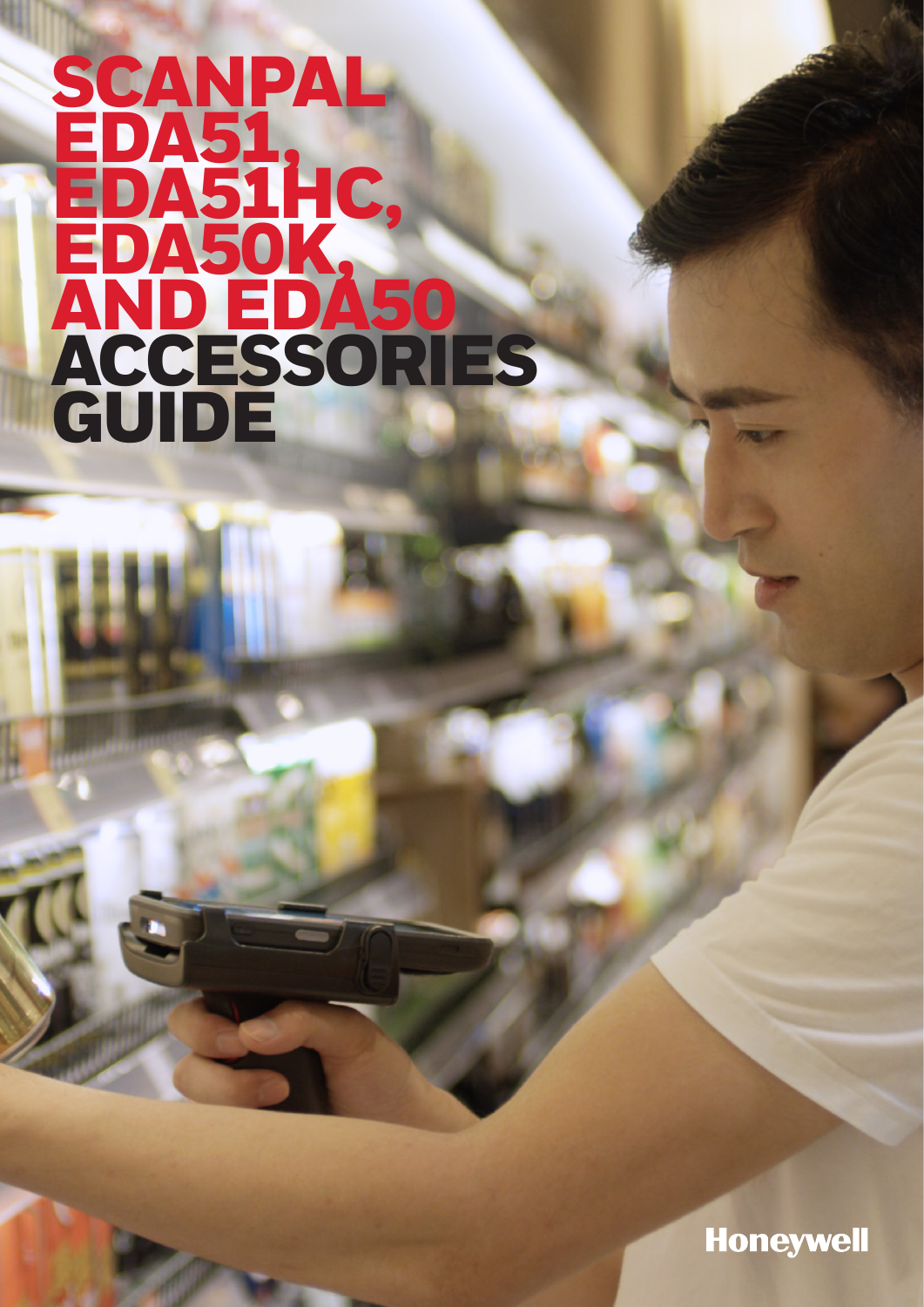## **TABLE OF CONTENTS**

**1** [Batteries and Chargers](#page-2-0)

[Chargers](#page-2-0)

**2** [Battery Packs](#page-3-0)

[Power](#page-3-0)

**3** [Miscellaneous Accessories](#page-4-0)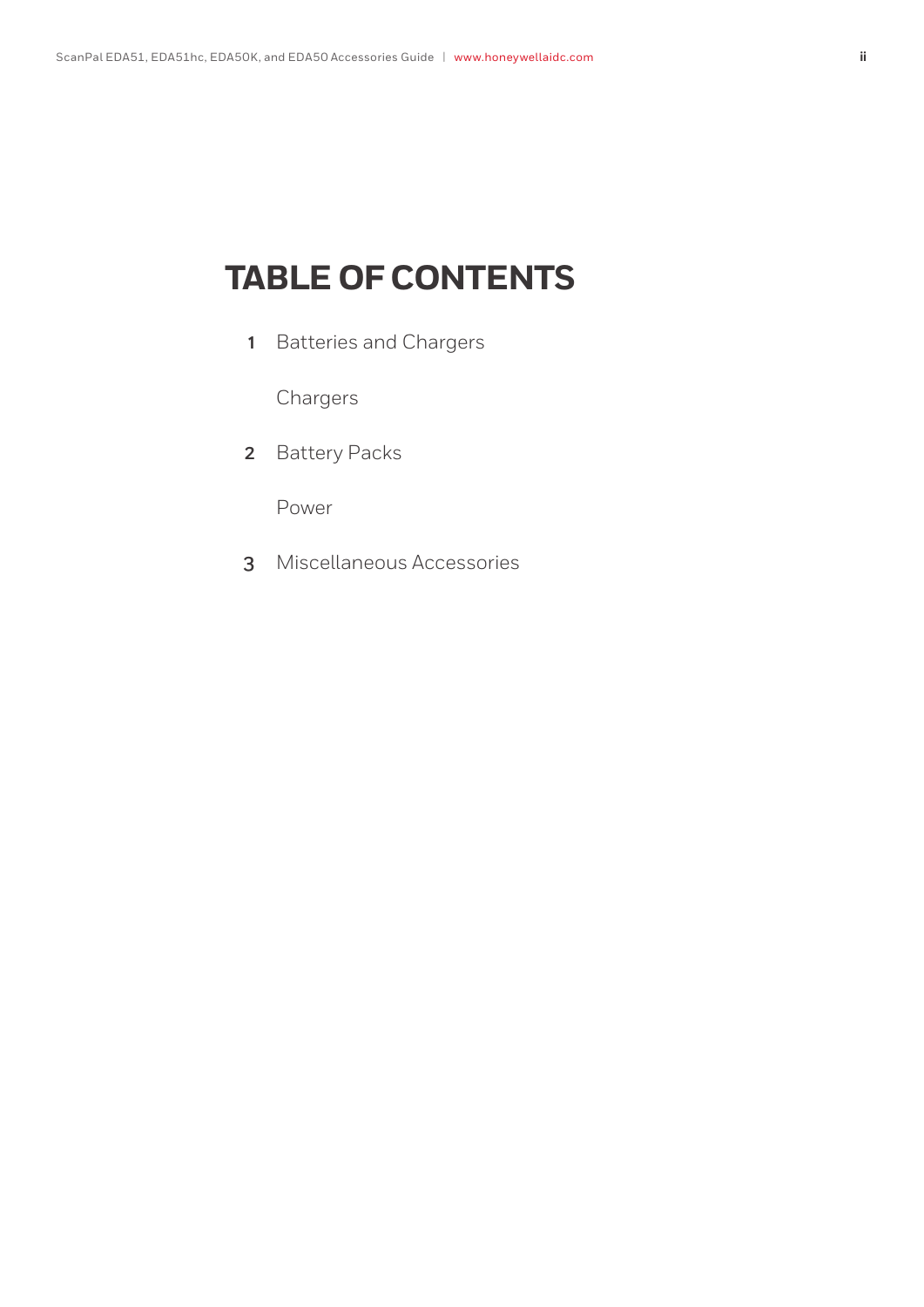### <span id="page-2-0"></span>**BATTERIES AND CHARGERS**

#### **Chargers**



EDA50-HB-R

#### **Single Charging Dock**

Charging cradle for charging ScanPal™ EDA50/EDA50hc/EDA51. Compatible with EDA51 scan handle. Does not include charging cable; cable (CBL-500-120-S00) and power adapter plugs (50130570-001) must be ordered separately.



EDA51-HB-1 EDA51-HB-2 EDA51-HB-3 EDA51-HB-5

#### **Single Charging Dock**

Charging cradle for charging ScanPal EDA50/ EDA50hc/EDA51 terminal and battery (-1 for U.S., -2 for Europe, -3 for UK, and -5 for AU). Compatible with EDA51 scan handle.



#### **Single Charging Dock**

Charging cradle for charging ScanPal EDA50K. Does not include charging cable; cable (CBL-500- 120-S00) and power adapter plugs (50130570- 001) must be ordered separately.



#### **Charging Cradle**

Charging cradle for charging ScanPal EDA51 HC. Does not include charging cable; cable (CBL-500-120-S00) and power adapter plugs (50130570- 001) must be ordered separately.



EDA50K-HB-R EDA50-HB-HC 50130570-001

#### **Power Adapter, Plugs**

Power adapter and plugs for ScanPal EDA50/ EDA50hc/EDA50K/EDA51; includes US, EU, UK, and India plugs (part of the box content for each terminal).



50130569-001 50122318-001

**Power Adapter (Brazil)**

Adapter, USB Type A jack, 5 V/2 A, Brazil.



**Power Adapter Plug (Brazil)** Power adapter plug for Brazil and Europe.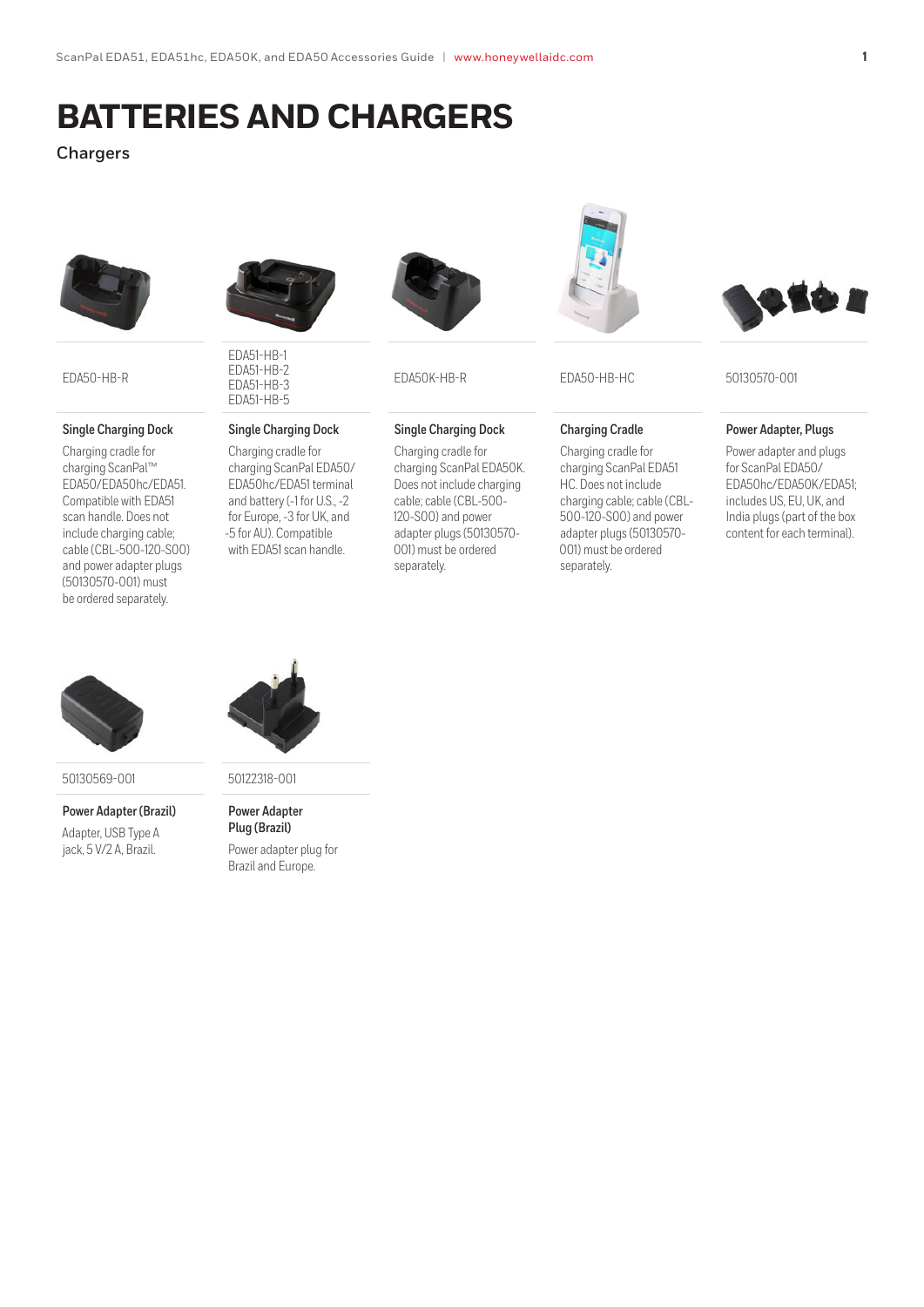#### <span id="page-3-0"></span>**Battery Packs**



#### **Battery**

Standard battery pack for ScanPal EDA50/ EDA50hc/EDA51 (Li-ion, 3.8 V, 4000 mAh) (included with each terminal).



50129589-001 50134176-001 BAT-EDA50K-1

#### **Battery**

Standard battery pack for ScanPal EDA50/ EDA50hc/EDA51 (Li-ion, 3.8 V, 4000 mAh) (included with each terminal). For use in North America.



#### **Battery**

Standard battery pack for ScanPal EDA50K (Li-ion, 3.8 V, 4000 mAh) (included with each terminal).



CBL-500-120-S00-03

#### **USB Cable**

Charging and USB communication cable for ScanPal EDA50/EDA50hc/ EDA50K/EDA51, MicroUSB, 1.2 m (3.9 ft) (included with each terminal).



EDA50K-QBC-A EDA50K-QBC-B EDA50K-QBC-E

#### **Quad Battery Charger**

Quad battery charger for charging ScanPal EDA50K batteries (-A for Australia, -B for Brazil, -E for Europe). Kit contains power supply and power cord.



EDA50-QBC-1 EDA50-QBC-2 EDA50-QBC-3 EDA50-QBC-5

#### **Quad Battery Charger**

Quad battery charger for charging ScanPal EDA50/EDA50hc/EDA51 batteries (-1 for LATAM, U.S., and Japan; -2 for Europe; -3 for UK; -5 for AU and Argentina). Kit contains power supply and power cord.



EDA50-CB-1 EDA50-CB-2 EDA50-CB-3

#### **Quad Bay Charging Base**

Quad bay charging base for ScanPal EDA50/EDA50hc/ EDA51 (-1 for U.S., -2 for Europe, -3 for UK). Kit contains power supply and power cord. Compatible with EDA51 scan handle.

#### **Power**